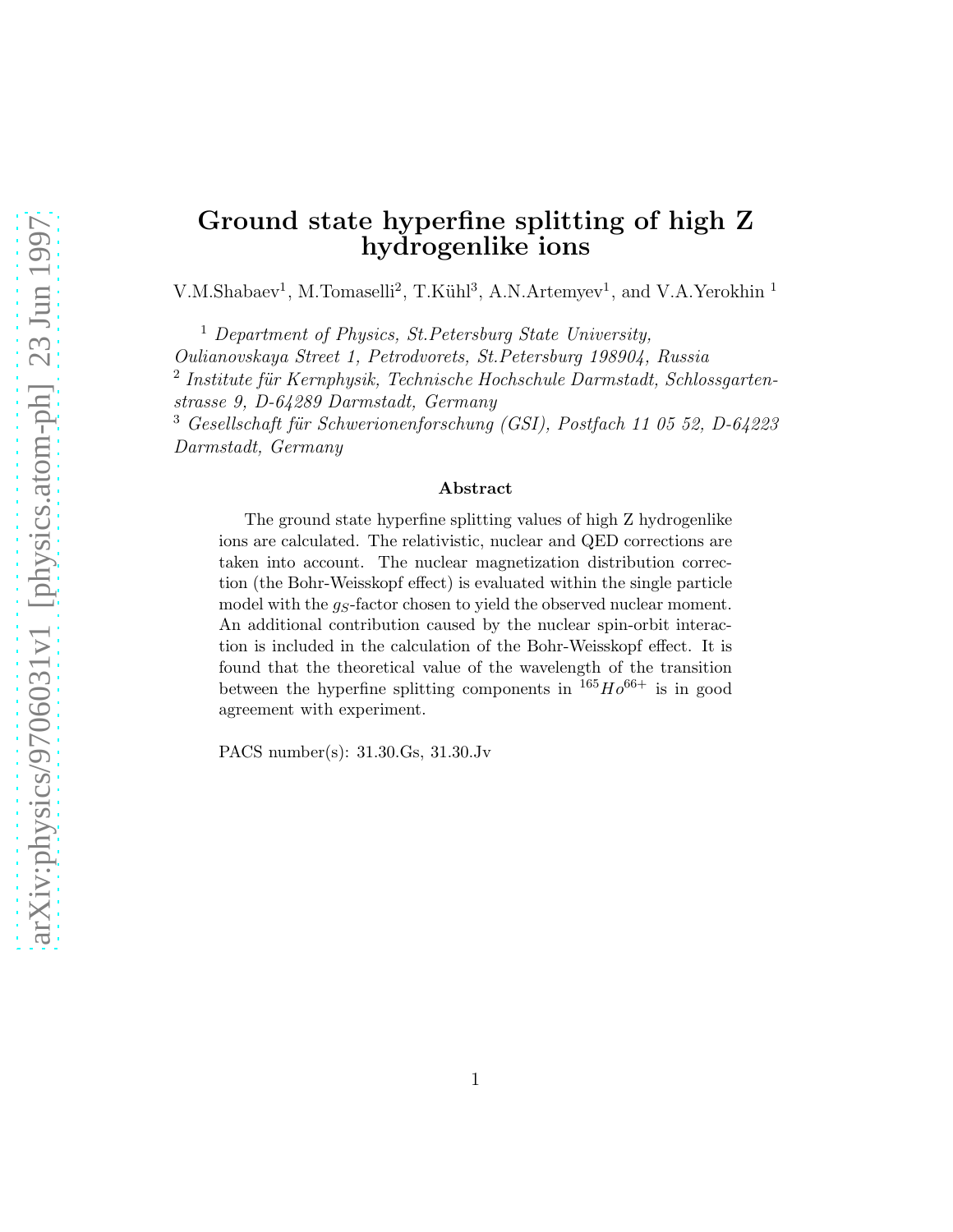#### 1 Introduction

Laser spectroscopic measurement of the ground state hyperfine splitting in hydrogenlike  $^{209}Bi^{82+}$  [1] has triggered great interest to calculations of this value (see [2-7] and references therein). Recently the transition between the  $F = 4$  and  $F = 3$  hyperfine splitting levels of the ground state in hydrogenlike  $165Ho^{66+}$  was observed [8] and its wavelength was determined to be 572.79(15) nm. It was found [8] that this value is in disagreement with commonly tabulated values of the nuclear dipole magnetic moment of  $^{165}Ho$  (see, e.g., [9]) and in good agreement with the value that was measured by Nachtsheim [10] and compiled by Peker [11].

The hyperfine splitting values of  $165Ho^{66+}$  (for the magnetic moment from [9]) and other possible candidates for such experiments were evaluated, without QED corrections, in [4]. In the present paper we refine the calculations of [4] considering a more accurate treatment of the nuclear effects and taking into account the QED corrections.

#### 2 Basic formulas and calculations

The ground state hyperfine splitting of hydrogenlike ions is conveniently written in the form [4,12]

$$
\Delta E_{\mu} = \frac{4}{3} \alpha (\alpha Z)^3 \frac{\mu}{\mu_N} \frac{m}{m_p} \frac{2I + 1}{2I} mc^2
$$
  
 
$$
\times \{ A(\alpha Z)(1 - \delta)(1 - \varepsilon) + x_{rad} \} .
$$
 (1)

Here  $\alpha$  is the fine structure constant, Z is the nuclear charge, m is the electron mass,  $m_p$  is the proton mass,  $\mu$  is the nuclear magnetic moment,  $\mu_N$  is the nuclear magneton, I is the nuclear spin.  $A(\alpha Z)$  denotes the relativistic factor [13]

$$
A(\alpha Z) = \frac{1}{\gamma(2\gamma - 1)} = 1 + \frac{3}{2}(\alpha Z)^2 + \frac{17}{8}(\alpha Z)^4 + \cdots,
$$
 (2)

where  $\gamma = \sqrt{1 - (\alpha Z)^2}$ .  $\delta$  is the nuclear charge distribution correction,  $\varepsilon$  is the nuclear magnetization distribution correction (the Bohr-Weisskopf correction) [14], and  $x_{rad}$  is the QED correction.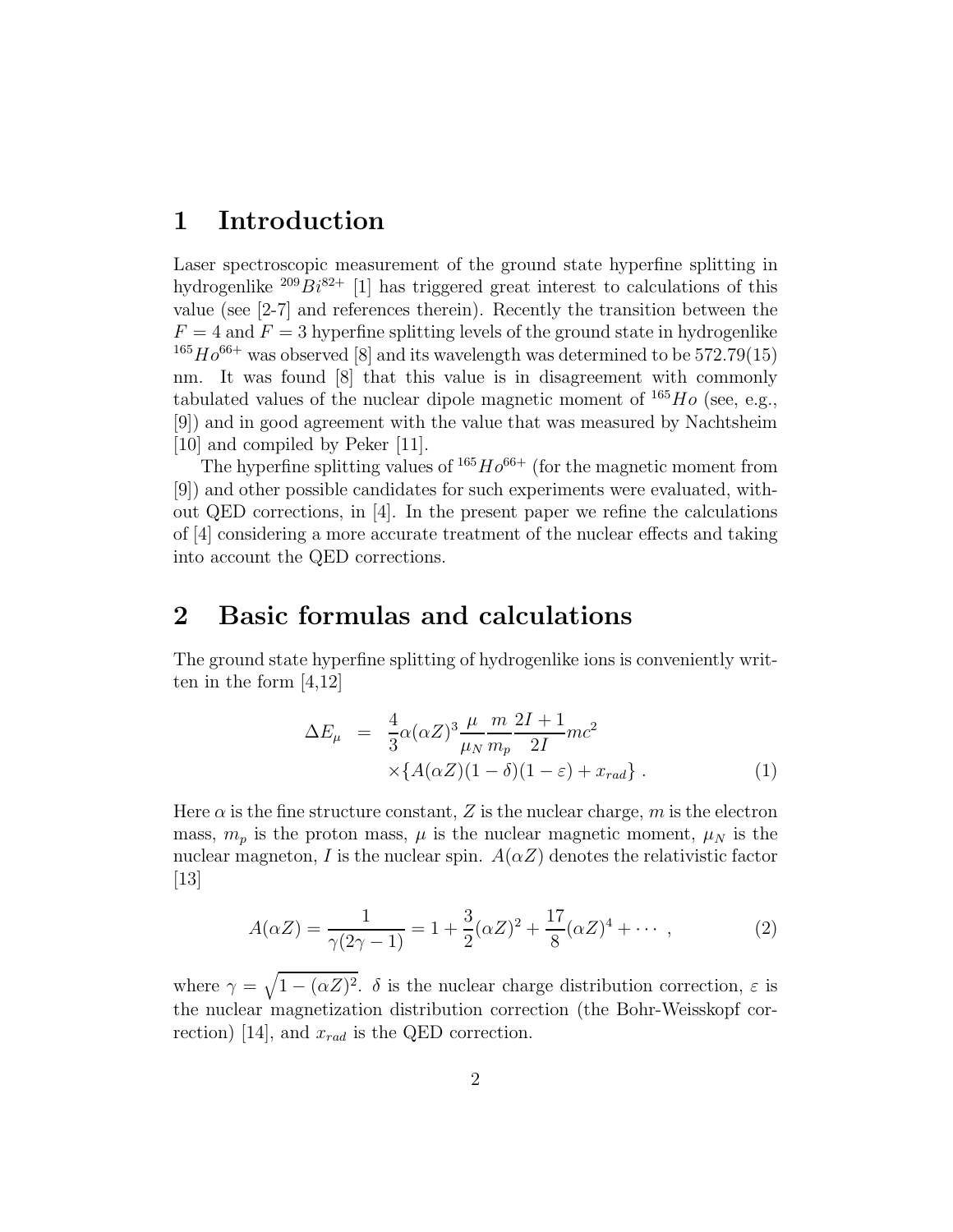To calculate the nuclear charge distribution correction  $\delta$  we used the twoparameter Fermi model:

$$
\rho(r) = \frac{\rho_0}{1 + \exp\left[ (r - c)/a \right]}
$$
\n(3)

The parameters c, a and  $\langle r^2 \rangle^{1/2}$  have been taken from [15]. We found that the error due to an uncertainty of the nuclear charge distribution parameters is much smaller than an uncertainty of the Bohr-Weisskopf effect. The Bohr-Weisskopf effect was calculated assuming that the magnetizations can be ascribed to the single particle structure of the nucleus with the effective  $g_{S}$ factor chosen to yield the observed nuclear magnetic moment. The nucleon wave functions were calculated by the Schrödinger equation with the Woods-Saxon potential  $|16-17|$ 

$$
U(r) = V(r) + V_{SO}(r) + V_{Coul}(r) , \qquad (4)
$$

where

$$
V(r) = -V_0 f(r),
$$
  
\n
$$
V_{SO} = \lambda V_0 (\hbar / 2m_p c)^2 \sigma \cdot 1 r^{-1} df_{SO}(r) / dr,
$$
  
\n
$$
V_{Coul} = \begin{pmatrix} \alpha (Z - 1)(3 - r^2 / R_0^2) / 2R_0, & r \le R_0 \\ \alpha (Z - 1) / r, & r \ge R_0 \end{pmatrix},
$$
  
\n
$$
f(r) = \left[1 + \exp [(r - R_0) / a]\right]^{-1},
$$
  
\n
$$
f_{SO}(r) = \left[1 + \exp [(r - R_{SO}) / a]\right]^{-1}.
$$

In the neutron case, the term  $V_{Coul}$  must be omitted. The phenomenological spin-orbit (SO) interaction, characterized by the parameter  $\lambda$ , is much larger than it follows from the Dirac equation. In the present paper we used the potential parameters from [17]:  $R_0 = 1.347 A^{\frac{1}{3}}$  fm,  $V_0 = 40.6$  MeV,  $R_{SO} = 1.280 A^{\frac{1}{3}}$  fm,  $\lambda = 31.5$  for neutron and  $R_0 = 1.275 A^{\frac{1}{3}}$  fm,  $V_0 = 58.7$ MeV,  $R_{SO} = 0.932 A^{\frac{1}{3}}$  fm,  $\lambda = 17.8$  for proton. Despite these parameters were chosen to give reasonable binding energies for the lead region alone, we used them at lower Z as well. We found that the uncertainty of the Bohr-Weisskopf effect caused by possible changes of these parameters [18,19] is small in comparison with an expected error due to deviation from the single particle model.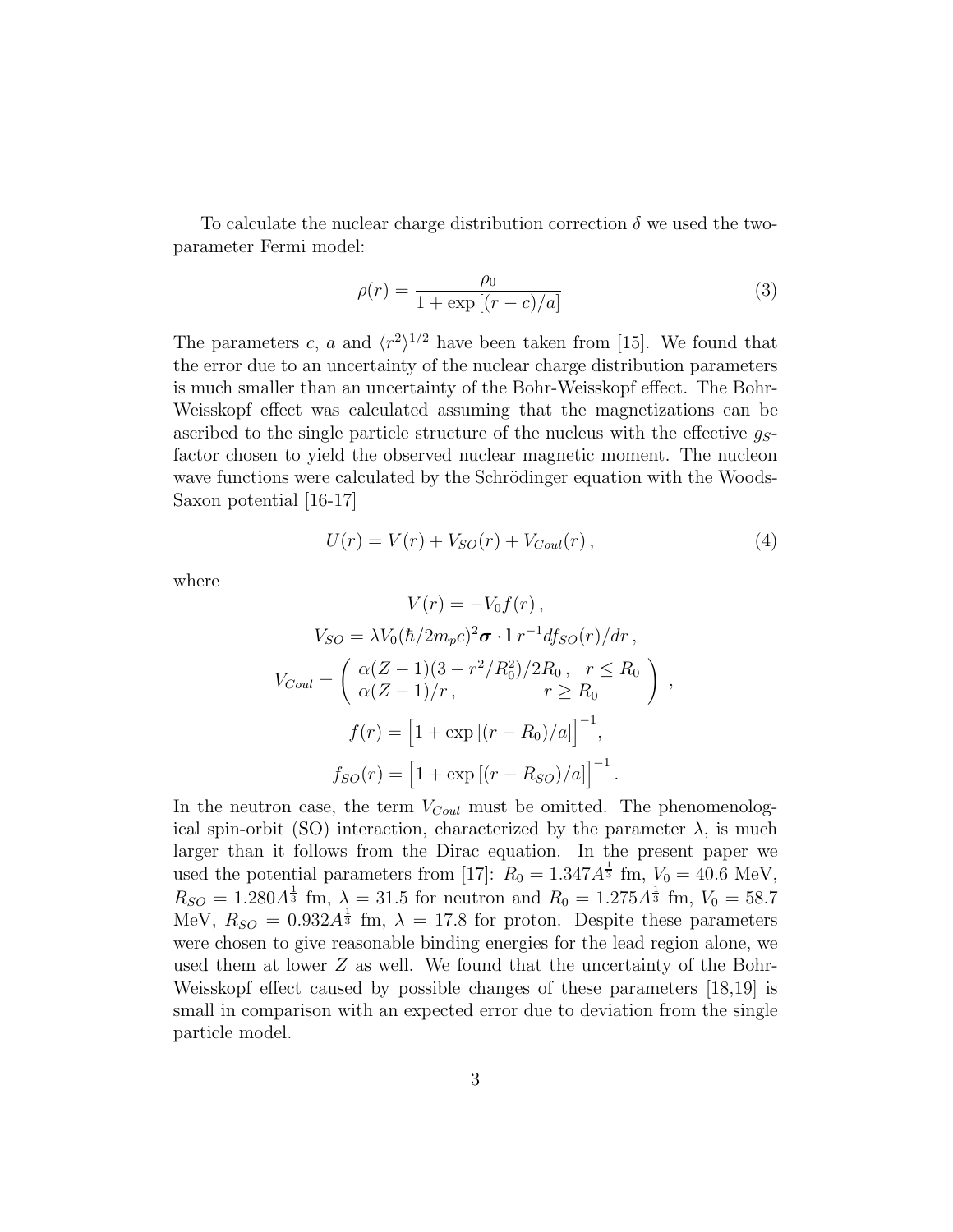As is known [20], the SO interaction gives an additional contribution to the nuclear magnetic moment. Taking into account the related term in the hyperfine splitting theory gives an additional contribution to the Bohr-Weisskopf effect. If we denote the SO interaction by

$$
V_{SO}(r) = \phi_{SO}(r)(\mathbf{s} \cdot \mathbf{l}), \qquad (5)
$$

the total expressions for the Bohr-Weisskopf correction within the single particle approximation are given by

$$
\varepsilon = \frac{g_S}{g_I} \Big[ \frac{1}{2I} \langle K_S \rangle + \frac{(2I - 1)}{8I(I + 1)} \langle K_S - K_L \rangle \Big] + \frac{g_L}{g_I} \Big[ \frac{(2I - 1)}{2I} \langle K_L \rangle + \frac{(2I + 1)}{4I(I + 1)} \frac{m_p}{\hbar^2} \langle \phi_{SO} r^2 K_L \rangle \Big]
$$
(6)

for  $I = L + \frac{1}{2}$  $\frac{1}{2}$  and

$$
\varepsilon = \frac{g_S}{g_I} \Big[ -\frac{1}{2(I+1)} \langle K_S \rangle - \frac{(2I+3)}{8I(I+1)} \langle K_S - K_L \rangle \Big] + \frac{g_L}{g_I} \Big[ \frac{(2I+3)}{2(I+1)} \langle K_L \rangle - \frac{(2I+1)}{4I(I+1)} \frac{m_p}{\hbar^2} \langle \phi_{SO} r^2 K_L \rangle \Big]
$$
(7)

for  $I = L - \frac{1}{2}$  $\frac{1}{2}$ . Here

$$
\langle K_S \rangle = \int_0^\infty K_S(r) |u(r)|^2 r^2 dr ,
$$
  

$$
\langle K_L \rangle = \int_0^\infty K_L(r) |u(r)|^2 r^2 dr ,
$$
  

$$
\langle \phi_{SO} r^2 K_L \rangle = \int_0^\infty \phi_{SO}(r) r^2 K_L(r) |u(r)|^2 r^2 dr ,
$$
  

$$
K_S(r) = \frac{\int_0^r fg dr'}{\int_0^\infty fg dr'},
$$
  

$$
K_L(r) = \frac{\int_0^r \left(1 - \frac{r'^3}{r^3}\right) fg dr'}{\int_0^\infty fg dr'},
$$

g and f are the radial parts of the Dirac wave function of the electron,  $u(r)$ is the radial part of the wave function of the odd nucleon. The functions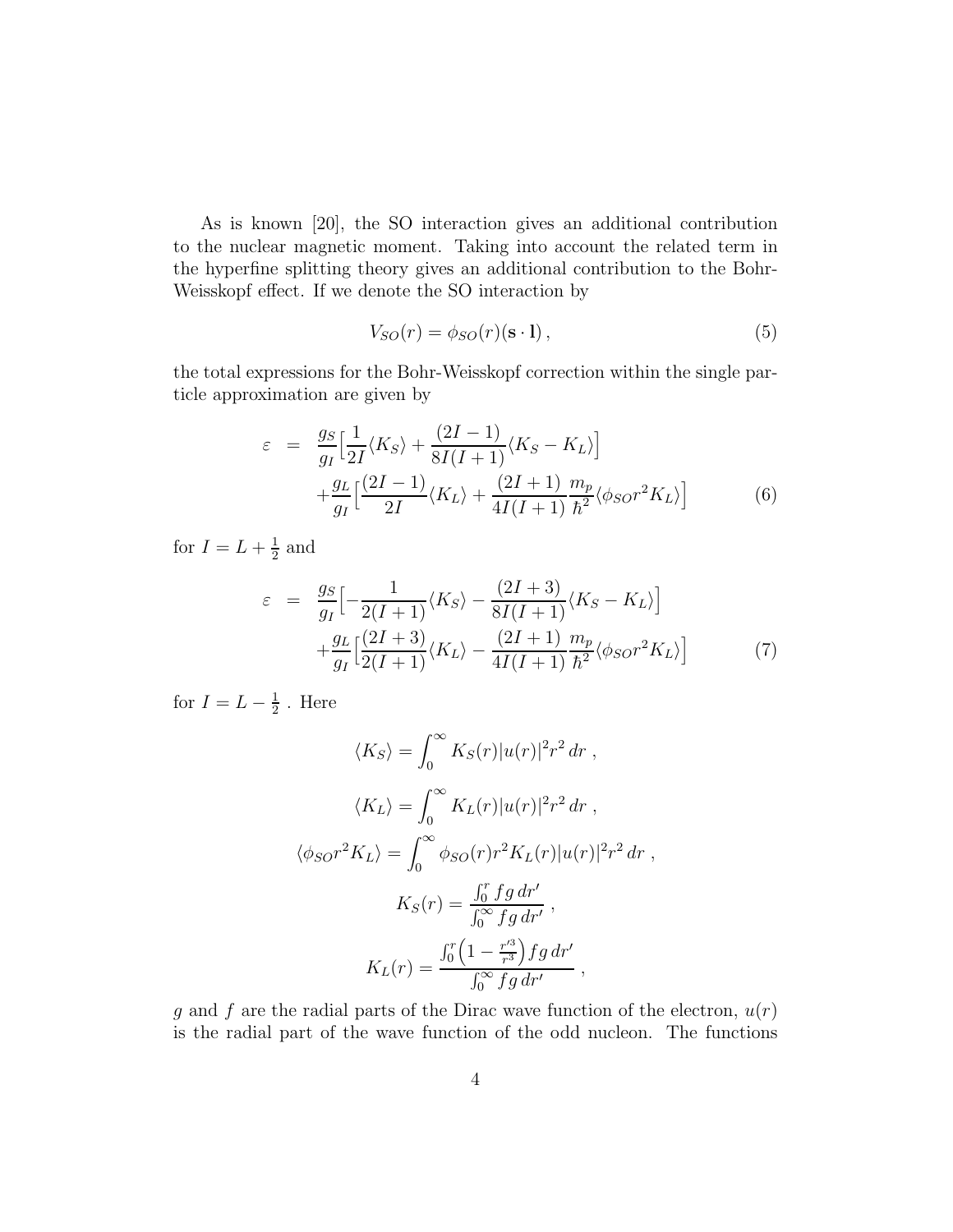$K_S(r)$  and  $K_L(r)$  are calculated by using simple approximate formulas from [4] (the relative precision of such a calculation is of order  $\alpha ZR_0/(\hbar/mc)$ ). Taking  $g_L = 0$  for neutron and  $g_L = 1$  for proton, we choose  $g_S$  to give the experimental value of the magnetic moment within the single particle approximation:

$$
\frac{\mu}{\mu_N} = \frac{1}{2}g_S + \Big[I - \frac{1}{2} + \frac{2I + 1}{4(I+1)}\frac{m_p}{\hbar^2}\langle\phi_{SO}r^2\rangle\Big]g_L\tag{8}
$$

for  $I = L + \frac{1}{2}$  $\frac{1}{2}$  and

$$
\frac{\mu}{\mu_N} = -\frac{I}{2(I+1)}g_S + \Big[\frac{I(2I+3)}{2(I+1)} - \frac{2I+1}{4(I+1)}\frac{m_p}{\hbar^2}\langle\phi_{SO}r^2\rangle\Big]g_L\tag{9}
$$

for  $I = L - \frac{1}{2}$  $\frac{1}{2}$ .

In the third and fourth columns of the table 1 we present the values  $g_S$  and  $\varepsilon$  calculated by equations (6)-(9). As one can see from the table, except  $159Tb$  and  $127I$ , the values  $g_S$  lie between the free Dirac and free real g-factors. For comparison, in the fifth column we give the values  $\varepsilon$  found in disregarding the spin-orbit terms in equations  $(6)-(9)$  (it corresponds to the calculation using the original Bohr-Weisskopf formulas [14]). In the last column we give the values  $\varepsilon$  found in [4] by using a simple, homogeneous over the nucleus, distribution of  $|u(r)|^2$ . (We note here that in the case of <sup>209</sup>Bi<sup>82+</sup> in [4] a more accurate evaluation of  $\varepsilon$  was also presented which gave  $\varepsilon = 0.013$  and  $\lambda = 242.0$  nm, without the QED correction. The same value was found in [21].) Taking into account that the single particle model with the effective  $g_S$ -factor gives reasonable agreement with experiment for neutral atoms [22,23], we assume the following errors bars for  $\varepsilon$ . For the ions where the spin and orbital parts in  $(6)-(7)$  are of the same sign (it results in relatively large values of  $\varepsilon$ ) the uncertainty is about 30% of  $\varepsilon$ . For the ions where the spin and orbital parts in  $(6)-(7)$  are of the opposite sign (it results in relatively small values of  $\varepsilon$ ) the uncertainty is about 20% of  $\langle K_S \rangle$  (  $0.2\langle K_S \rangle \sim 0.03\alpha Zb$ , where b is a factor tabulated in [4]). In the case of Pb the uncertainty is assumed to be about 10% of  $\varepsilon$ . It should be stressed however that the uncertainty found in this way is to be considered only as the order of the expected error. More accurate calculations of the Bohr-Weisskopf effect must be based on the many particle nuclear models and must include a more consequent procedure for determination of the error bars.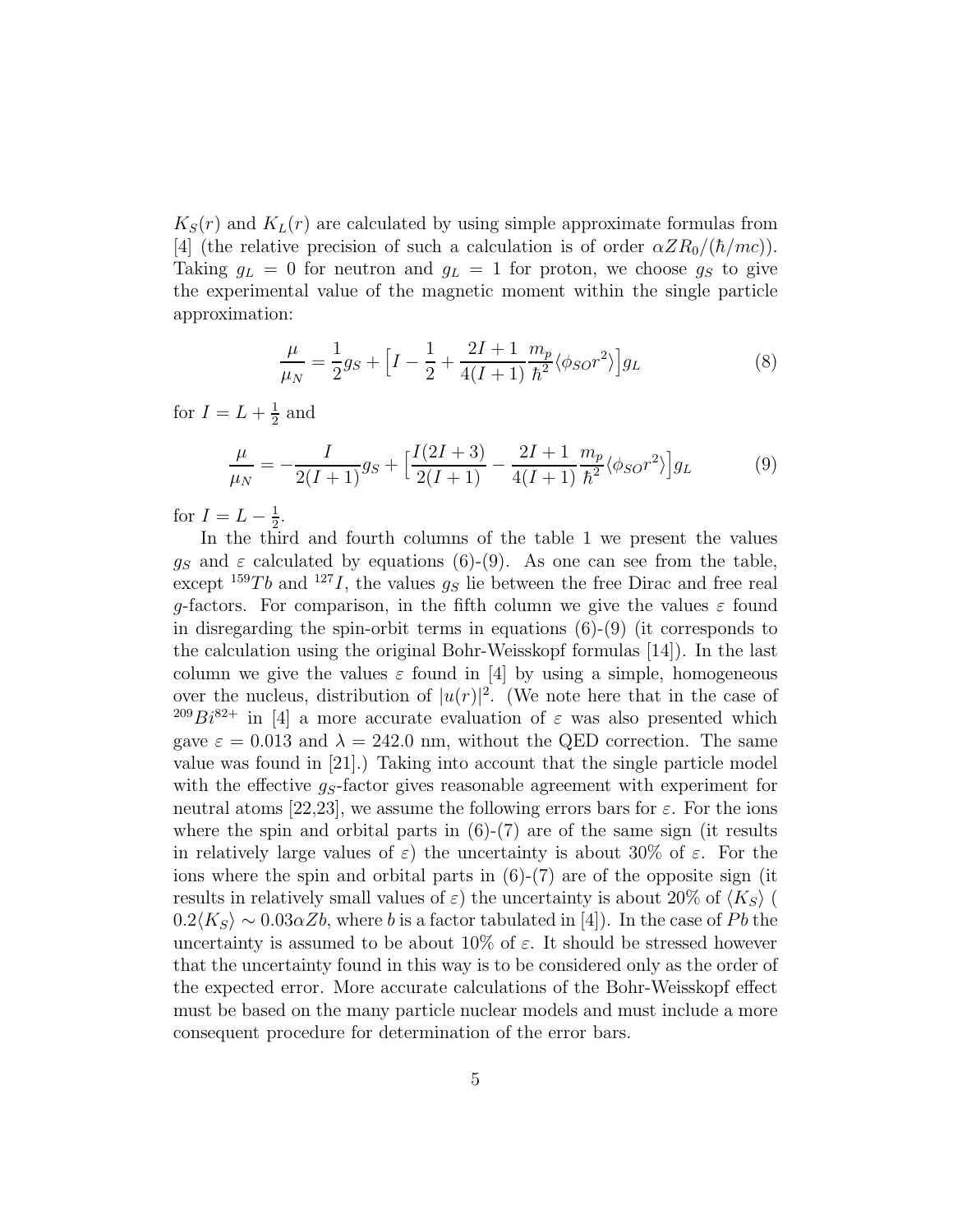The radiative correction is the sum of the vacuum polarization (VP) and self energy (SE) contributions. The VP contribution can easily be calculated within the Uehling approximation. We calculated this effect for a finite nucleus charge distribution and found that for  $Z=82$ , 83 our results are in good agreement with the results of [3,6]. The values of the electric loop and magnetic loop contributions in the Uehling approximation are given in the second and third columns of the table 2. The Wichman-Kroll (WK) contribution is also the sum of two terms. The first term is given by the WK electric loop correction to the electron wave function. The calculation of this term can be done in the same way as the calculation of the first order WK contribution. The results of such a calculation, based on using the approximate formulas for the WK potential for a point nucleus [24], are given in the fourth column of the table. The second term is the WK magnetic loop contribution. Calculation of this term is a more complex problem. However, calculations of the corresponding term in the VP screening diagrams for two-electron ions [25] allow us to expect that this term is small enough. In the fifth column of the table 2 the total VP contribution, without the WK magnetic loop term, is given. The SE contribution was evaluated in [6,26] in a wide interval of Z for a finite nuclear size distribution. The values of this contribution given in the sixth column of the table 2 are found by interpolation of the related values from [26]. In the last column of the table the total radiative correction is listed.

In the table 3 we give the theoretical values of the energies and the wavelengths of the transition between the ground state hyperfine splitting components of high Z hydrogenlike ions. The error bars given in the table are mainly defined by the uncetainty of the Bohr-Wesskopf effect discussed above. The magnetic moment values, except  $Ho [10,11,8]$ , are taken from [9]. In the case of Ho, the theoretical value constitutes  $\lambda = 572.5(1.7)$  nm and is in good agreement with experiment  $\lambda = 572.79(15)$  nm [8]. The values of the individual contributions are listed in the table 4. In the case of  $Bi$ the difference between the experimental value ( $\lambda = 243.87(2)$  nm [1]) and the theoretical value given in the table 3 is within the expected error of the Bohr-Weisskopf effect. We expect that these theoretical results will be refined by including the RPA approximation in a more elaborate treatment of the Bohr-Weisskopf effect [5], based on the dynamic-correlation model [27]. Such calculations are underway and will be published elsewhere.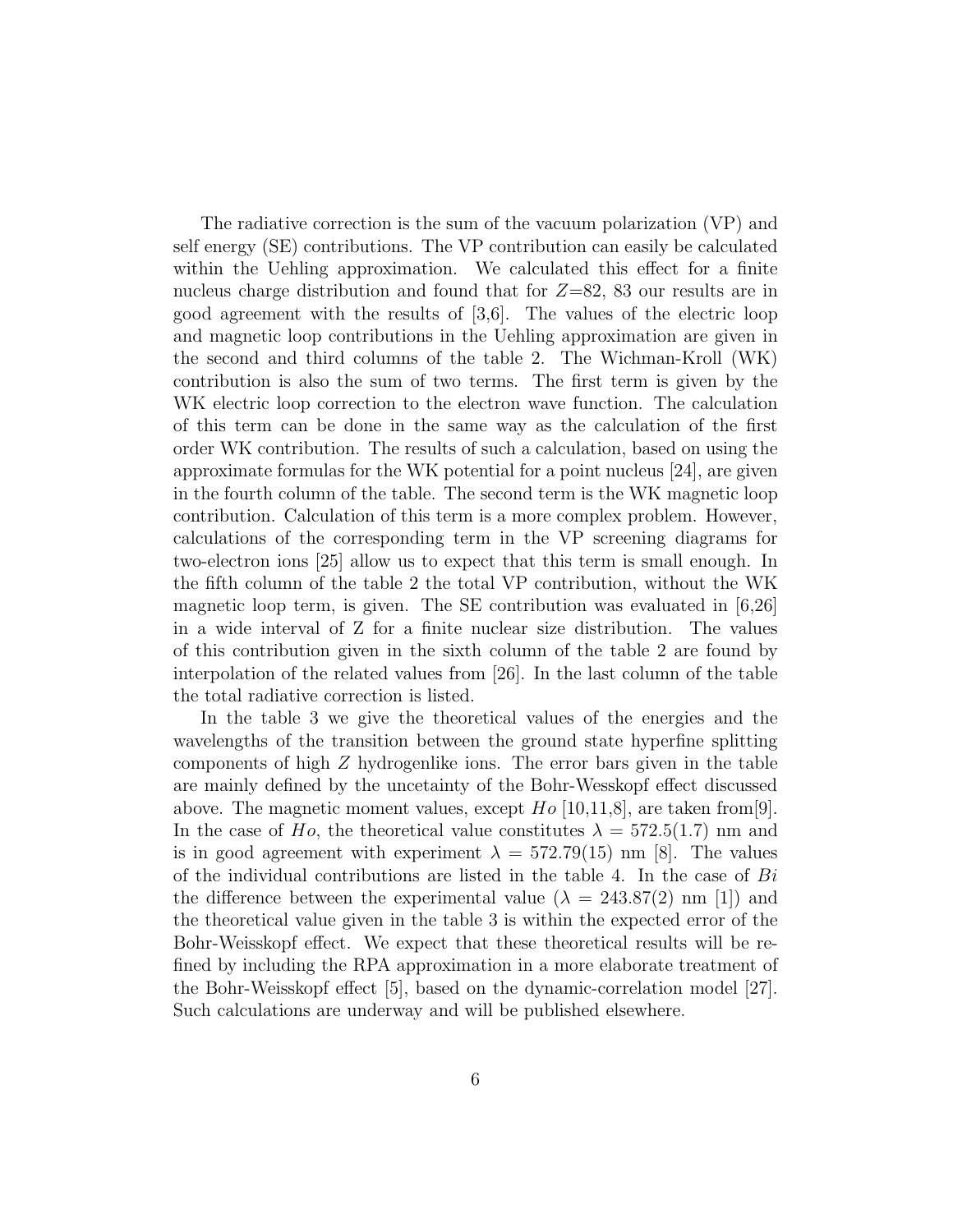## Acknowledgment

We thank the authors of Ref. [8] for making the results of the paper available to us prior to publication. Valuable discussions with S.G.Karshenboim and S.M.Schneider are gratefully acknowledged. One of us (V.M.S.) wishes to thank the Atomic group of GSI (Darmstadt) for kind hospitality during a stay where the major part of this work was done. The work of V.M.S., A.N.A., and V.A.Y. was supported in part by Grant No. 95-02-05571a from the Russian Foundation for Fundamental Investigations.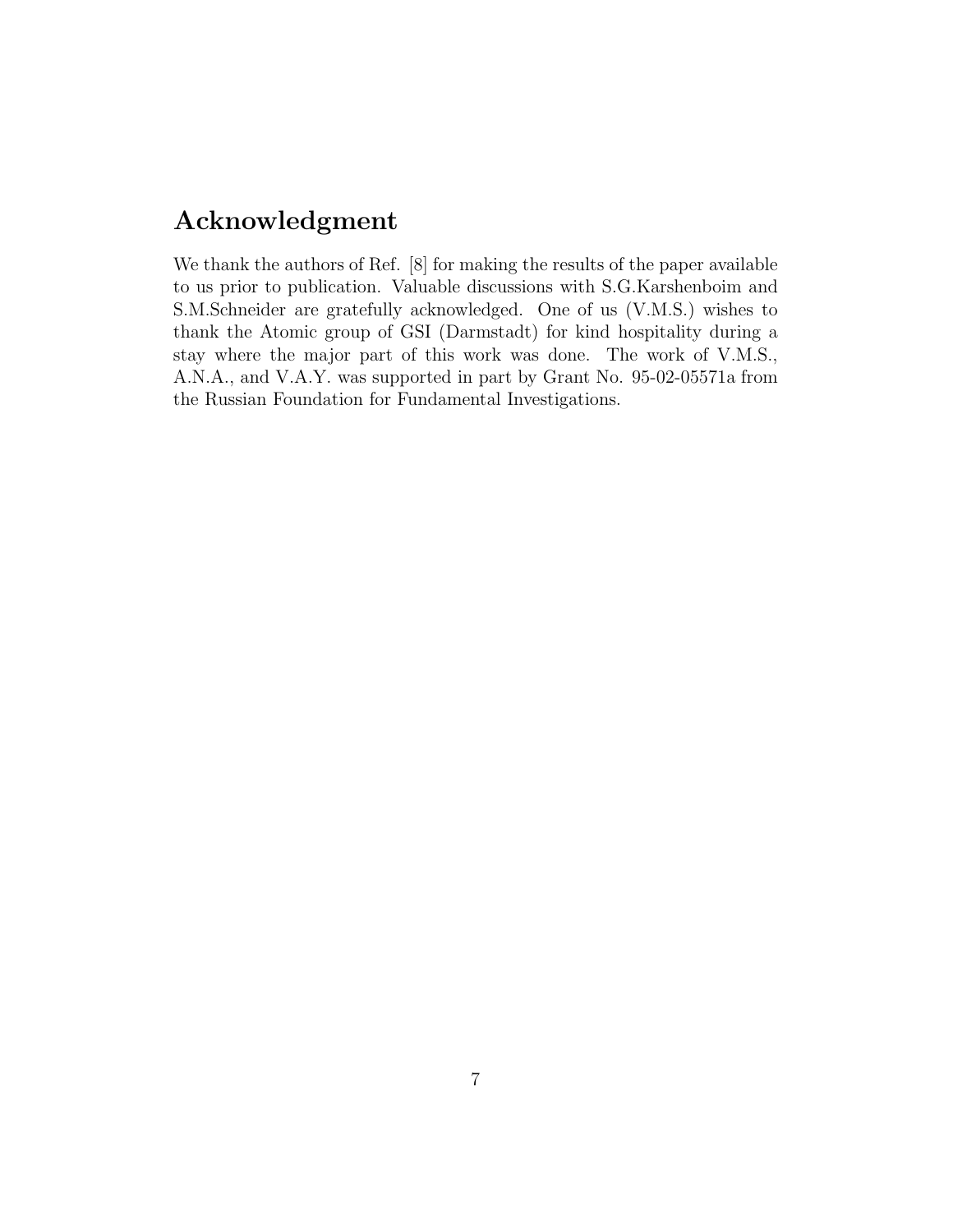# References

- [1] I.Klaft, S.Borneis, T.Engel, B.Fricke, R.Grieser, G.Huber, T.K¨uhl, D.Marx, R.Neumann, S.Schröder, P.Seelig, L.Völker, Phys.Rev.Lett. 73, 2425 (1994).
- [2] M.Finkbeiner, B.Fricke, and T.Kühl, Phys.Lett.A  $176$ , 113 (1993).
- [3] S.M.Schneider, W.Greiner, and G.Soff, Phys.Rev.A 50, 118 (1994).
- [4] V.M.Shabaev, J.Phys.B **27**, 5825 (1994).
- [5] M.Tomaselli, S.M.Schneider, E.Kankeleit, and T.Kühl, Phys.Rev.C 51, 2989 (1995).
- [6] H.Persson, S.M.Schneider, W.Greiner, G.Soff, and I.Lindgren, Phys.Rev.Lett. 76, 1433 (1996).
- [7] H.F.Beyer, H.-J.Kluge, V.P.Shevelko, X-ray Radiation of Highly Charged Ions (Springer, Berlin, in press).
- [8] J.R.Crespo Lopez-Urrutia, P.Beiersdorfer, D.Savin, and K.Widman, Phys. Rev.Lett. 77, 826 (1996).
- [9] P.Raghavan, At.Data Nucl.Data Tables 42, 189 (1989).
- [10] G.Nachtsheim, Präzisionsmessung der Hyperfeinstruktur-Wechselwirkung von <sup>165</sup>Ho im Grundzustand, Ph.D. Thesis, Bonn 1980 (unpublished).
- [11] L.K.Peker, Nucl.Data Sheets 50, 137 (1987).
- [12] V.M.Shabaev, M.B.Shabaeva, and I.I.Tupitsyn, Phys.Rev.A 52, 3686 (1995)
- [13] G.Breit, Phys.Rev. **35**, 1447 (1930).
- [14] A.Bohr and V.F.Weisskopf, Phys.Rev. 77, 94 (1950); A.Bohr, Phys.Rev. 81, 331 (1950); M. Le Bellac, Nucl.Phys. 40, 645 (1963).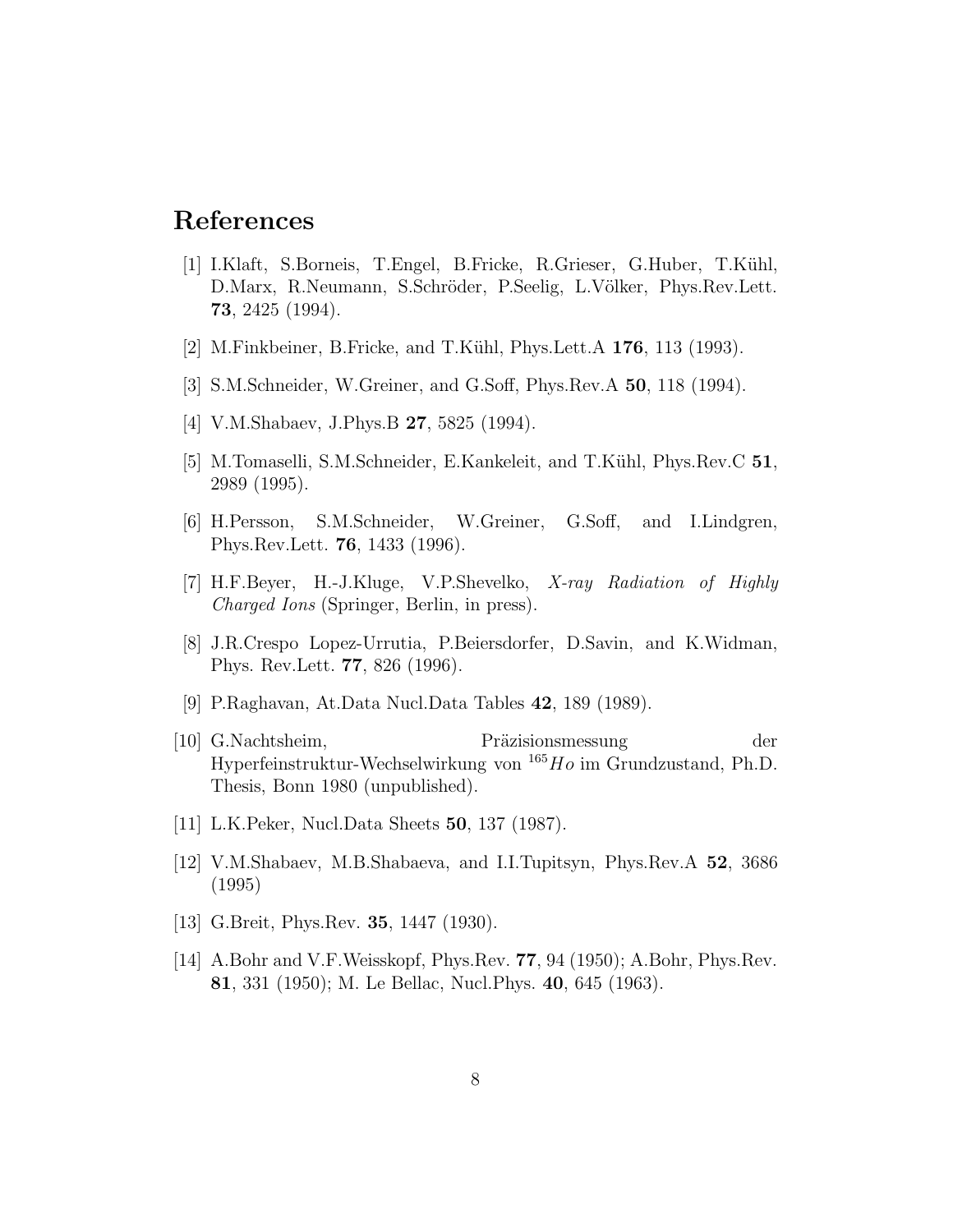- [15] G.Fricke, C.Bernhardt, K.Heilig, L.A.Schaller, L.Schellenberg, E.B.Shera, and C.W. de Jager, At.Data and Nucl.Data Tables 60, 177 (1995); H. de Vries, C.W. de Jager, and C. de Vries, At.Data and Nucl.Data Tables 36, 495 (1987); W.R.Johnson and G.Soff, At.Data and Nucl.Data Tables 33, 405 (1985).
- [16] R.D.Woods and D.S.Saxon, Phys.Rev. 95, 577 (1954).
- [17] E.Rost, Phys.Lett.B 26, 184 (1968).
- [18] L.A.Sliv and B.A.Volchok, Zh.Eksp.Teor.Fiz. 36, 374 (1959) [Sov.Phys. JETP 36, 539 (1959)].
- [19] J.Blomqvist and S.Wahlborn, Ark.f.Fys. 16, 545 (1960).
- [20] J.H.D.Jensen and M.G.Mayer, Phys.Rev. 85, 1040 (1952).
- [21] L.N.Labzowsky, W.R.Johnson, G.Soff, and S.M.Schneider, Phys.Rev.A 51, 4597 (1995).
- [22] J.T.Eisinger, B.Bederson, and B.T.Feld, Phys.Rev. 86, 73 (1952).
- [23] H.Kopfermann, Kernmomente (Akademische Verlagsgesellschaft M.B.H., Frankfurt am Main, 1956).
- [24] A.G.Fainshtein, N.L.Manakov, and A.A.Nekipelov, J.Phys.B 23, 559 (1990).
- [25] A.N.Artemyev, V.M.Shabaev, and V.A.Yerokhin, Opt.Spectr. (in press).
- [26] V.A.Yerokhin, V.M.Shabaev, and A.N.Artemyev, E-print archive, [physics/9705029](http://arxiv.org/abs/physics/9705029) [\(http://xxx.lanl.gov](http://xxx.lanl.gov)).
- [27] M.Tomaselli, Phys.Rev.C 37, 343 (1988); Ann.Phys.(N.Y.) 205, 362 (1991); Phys.Rev.C 48, 2290 (1993).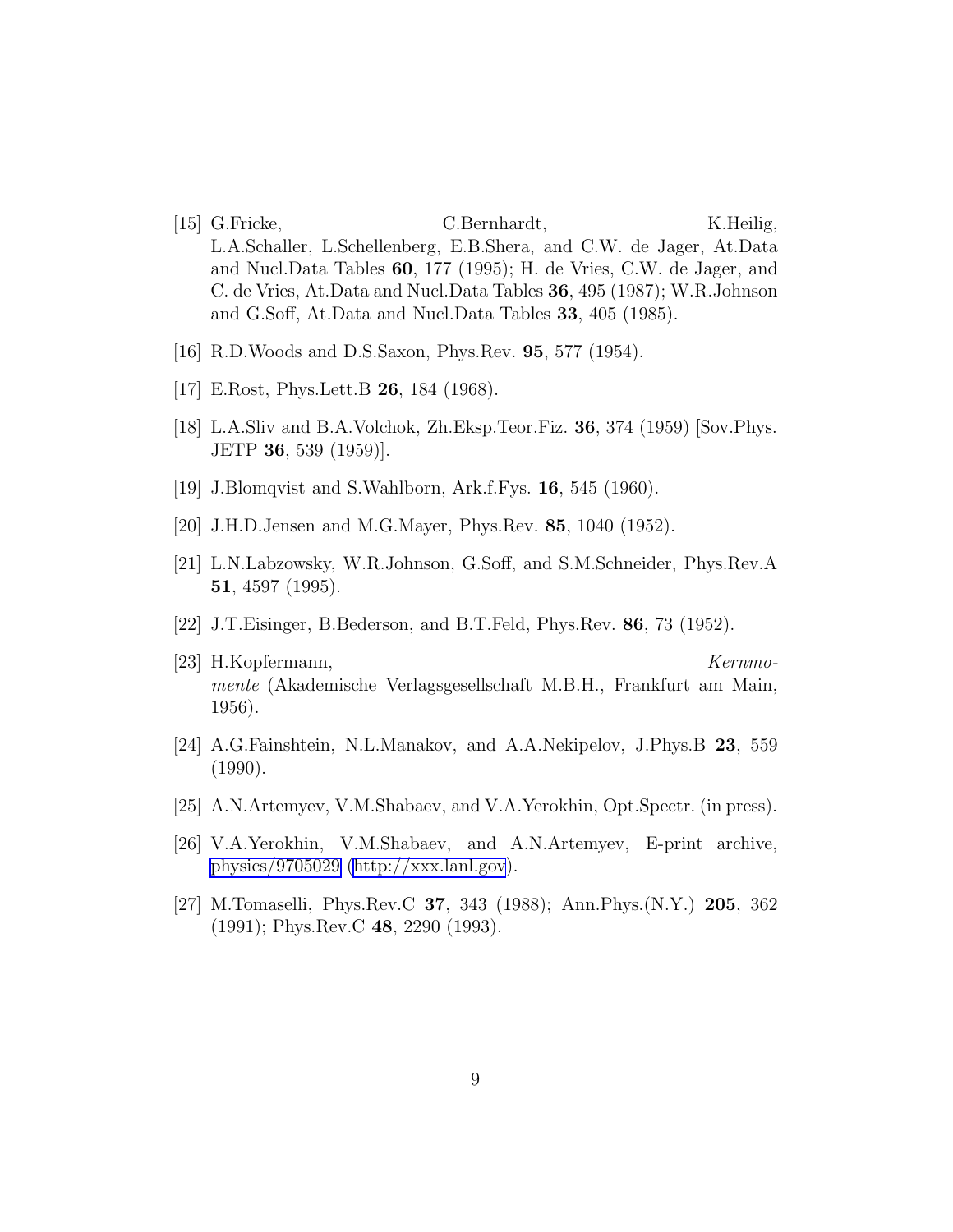Table 1: The Bohr-Weisskopf effect within the single particle model of the nucleus: with taking into account the SO term in (6)-(9), without the SO term in  $(6)-(9)$ , and taken from [4].

| ion              | Nucleon state      | $g_S$             | $\overline{\varepsilon}$ (with SO) | $\varepsilon$ (without SO) | $\varepsilon$ (from [4]) |
|------------------|--------------------|-------------------|------------------------------------|----------------------------|--------------------------|
| $^{113}In^{48+}$ | $1g_{\frac{9}{2}}$ | 3.67              | 0.0047                             | 0.0045                     | 0.0039                   |
| $^{121}Sb^{50+}$ | $2d_{\frac{5}{8}}$ | 3.04              | 0.0052                             | 0.0051                     | 0.0046                   |
| $^{123}Sb^{50+}$ | $1g_{\frac{7}{2}}$ | 4.21              | 0.0014                             | 0.0019                     | 0.0016                   |
| $^{127}I^{52+}$  | $2d_{\frac{5}{2}}$ | 1.95              | 0.0052                             | 0.0051                     | 0.0047                   |
| $^{133}Cs^{54+}$ | $1g_{\frac{7}{2}}$ | 4.14              | 0.0017                             | 0.0024                     | 0.0020                   |
| $^{139}La^{56+}$ | $1g_{\frac{7}{2}}$ | 3.64              | 0.0025                             | 0.0032                     | 0.0027                   |
| $^{141}Pr^{58+}$ | $2d_5$             | 4.88              | 0.0075                             | 0.0073                     | 0.0072                   |
| $^{151}Eu^{62+}$ | $2d_{\frac{5}{2}}$ | 3.27              | 0.0080                             | 0.0079                     | 0.0079                   |
| $^{159}Tb^{64+}$ | $2d_3$             | $-0.203$          | 0.0069                             | 0.0074                     | 0.0073                   |
| $^{165}Ho^{66+}$ | $1f_{\frac{7}{2}}$ | 2.90              | 0.0089                             | 0.0085                     | 0.0086                   |
| $^{175}Lu^{70+}$ | $1g_{\frac{7}{2}}$ | 5.10              | 0.0006                             | 0.0020                     | 0.0018                   |
| $^{181}Ta^{72+}$ | $1g_{\frac{7}{2}}$ | 4.76              | 0.0017                             | 0.0032                     | 0.0030                   |
| $^{185}Re^{74+}$ | $2d_{\frac{5}{8}}$ | 2.71              | 0.0122                             | 0.0120                     | 0.013                    |
| $2037180 +$      | $3s_1$             | 3.47              | 0.0179                             | 0.0177                     | 0.020                    |
| $^{205}Ti^{80+}$ | $3s_{\frac{1}{2}}$ | 3.50              | 0.0179                             | 0.0177                     | 0.020                    |
| $^{207}Pb^{81+}$ | $3p_{\frac{1}{2}}$ | $-3.56$           |                                    | 0.0419                     | 0.036                    |
| $^{209}Bi^{82+}$ | $1h_{\frac{9}{2}}$ | $\overline{2.80}$ | 0.0118                             | 0.0133                     | 0.011                    |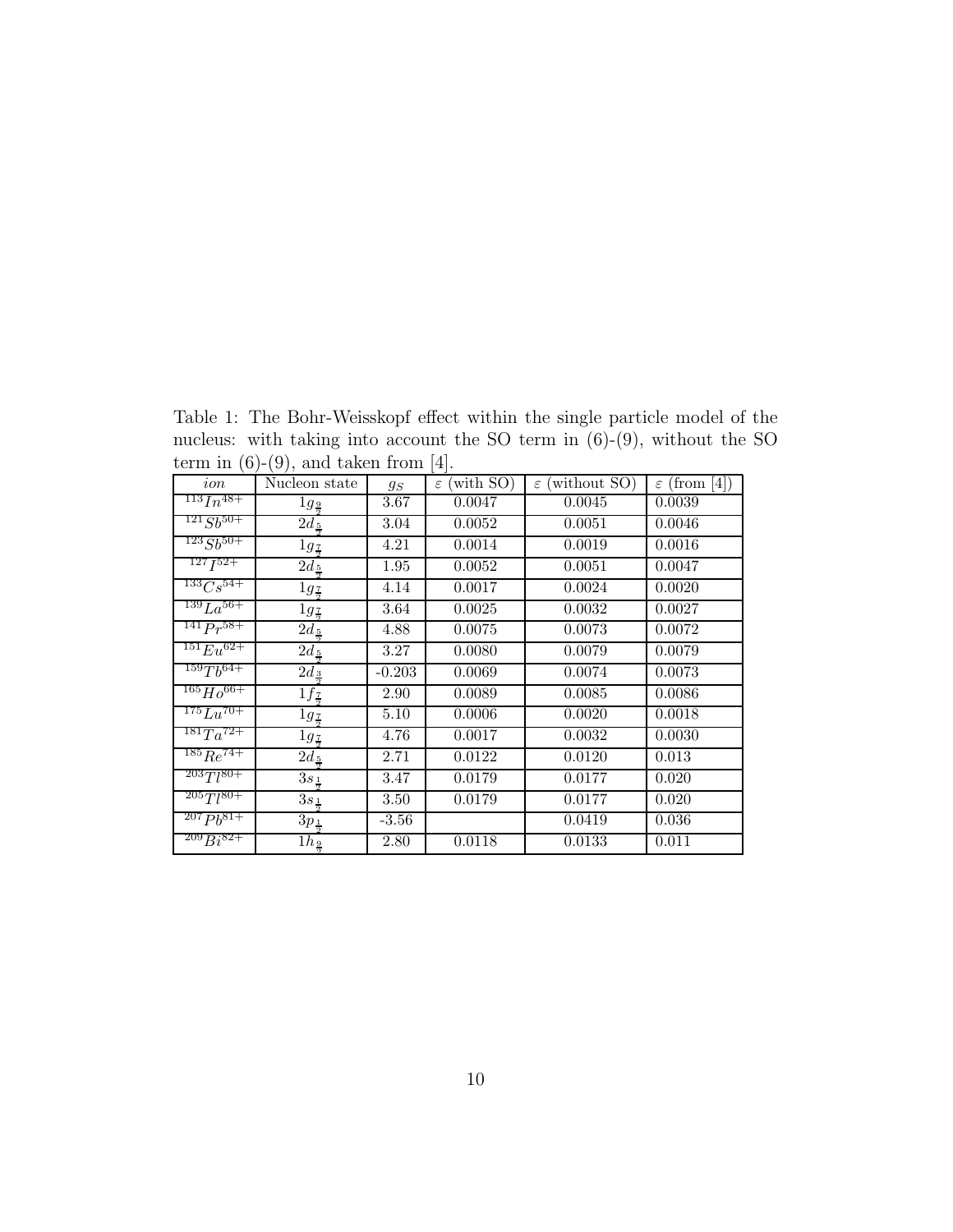Table 2: The radiative corrections to the ground state hyperfine splitting in terms of x defined by equation (1).  $x_{VP}^{UE}$  is the Uehling electric loop contribution,  $x_{VP}^{UM}$  is the Uehling magnetic loop contribution,  $x_{VP}^{WKE}$  is the WK electric loop contribution,  $x_{VP}$  is the total VP contribution without the WK magnetic loop part,  $x_{SE}$  is the SE contribution found by interpolation of the related values from [26], and  $x_{rad}$  is the total radiative correction.

| Ζ  | $x_{VP}^{UE}$ | $x_{VP}^{UM}$ | $x_{VP}^{WKE}$ | $x_{VP}$ | $x_{SE}$  | $x_{rad}$ |
|----|---------------|---------------|----------------|----------|-----------|-----------|
| 49 | 0.0020        | 0.0011        | $-0.0000$      | 0.0031   | $-0.0074$ | $-0.0043$ |
| 53 | 0.0024        | 0.0013        | $-0.0000$      | 0.0036   | $-0.0084$ | $-0.0048$ |
| 57 | 0.0029        | 0.0014        | $-0.0000$      | 0.0043   | $-0.0096$ | $-0.0053$ |
| 63 | 0.0037        | 0.0017        | $-0.0001$      | 0.0054   | $-0.0116$ | $-0.0062$ |
| 67 | 0.0044        | 0.0020        | $-0.0001$      | 0.0063   | $-0.0132$ | $-0.0069$ |
| 71 | 0.0053        | 0.0022        | $-0.0001$      | 0.0074   | $-0.0150$ | $-0.0076$ |
| 75 | 0.0064        | 0.0026        | $-0.0002$      | 0.0088   | $-0.0171$ | $-0.0083$ |
| 82 | 0.0089        | 0.0033        | $-0.0003$      | 0.0119   | $-0.0218$ | $-0.0099$ |
| 83 | 0.0094        | 0.0034        | $-0.0003$      | 0.0125   | $-0.0226$ | $-0.0101$ |

Table 3: The energies ( $\Delta E$ ) and the wavelengths ( $\lambda$ ) of the transition between the hyperfine structure components of the ground state of the hydrogenlike ions. A is the relativistic factor,  $\delta$  is the nuclear charge distribution correction,  $\varepsilon$  is the nuclear magnetization distribution correction (the Bohr-Weisskopf correction), and  $x_{rad}$  is the radiative correction (see equation (1)).

| Ion                       | $\mu$<br>$\mu_{N}$ | $\mathcal{A}$ | δ      | $\varepsilon$ | $x_{rad}$ | $\Delta E$ (eV) | $\lambda$ (nm) |
|---------------------------|--------------------|---------------|--------|---------------|-----------|-----------------|----------------|
| $113 \overline{In^{48+}}$ | 5.5289(2)          | 1.2340        | 0.0170 | 0.0047        | $-0.0043$ | 0.9148(13)      | 1355.3(1.9)    |
| $121\ g_{b}50+$           | 3.3634(3)          | 1.2582        | 0.0191 | 0.0052        | $-0.0045$ | 0.6891(11)      | 1799.3(2.8)    |
| $123\ g_{b}50+$           | 2.5498(2)          | 1.2582        | 0.0191 | 0.0014        | $-0.0045$ | 0.4994(7)       | 2482.5(3.5)    |
| 127 752+                  | 2.81327(8)         | 1.2843        | 0.0213 | 0.0052        | $-0.0048$ | 0.6587(10)      | 1882.2(3.0)    |
| $^{133}Cs^{54+}$          | 2.58202            | 1.3125        | 0.0237 | 0.0017        | $-0.0051$ | 0.6582(11)      | 1883.6(3.0)    |
| $139 L a^{56+}$           | 2.78305            | 1.3430        | 0.0263 | 0.0025        | $-0.0053$ | 0.8052(14)      | 1539.9(2.6)    |
| $141 p_r 58+$             | 4.2754(5)          | 1.3761        | 0.0292 | 0.0075        | $-0.0056$ | 1.464(3)        | 847.0(1.9)     |
| $^{151}E_{11}^{62+}$      | 3.4717(6)          | 1.4509        | 0.0365 | 0.0080        | $-0.0062$ | 1.513(4)        | 819.4(2.0)     |
| $1597h^{64+}$             | 2.014(4)           | 1.4933        | 0.0407 | 0.0069        | $-0.0065$ | 1.099(3)        | 1128(3)        |
| $165 H066+$               | 4.132(5)           | 1.5395        | 0.0456 | 0.0089        | $-0.0069$ | 2.166(7)        | 572.5(1.7)     |
| $^{175}Li^{70+}$          | 2.2327(11)         | 1.6453        | 0.0575 | 0.0006        | $-0.0076$ | 1.482(4)        | 836.6(2.4)     |
| $^{181}Ta^{72+}$          | 2.3705(7)          | 1.7061        | 0.0645 | 0.0017        | $-0.0080$ | 1.758(5)        | 705.3(2.2)     |
| $185 R_e$ <sup>74+</sup>  | 3.1871(3)          | 1.7731        | 0.0706 | 0.0122        | $-0.0083$ | 2.749(10)       | 451.0(1.7)     |
| $2037780 +$               | 1.62226            | 2.0217        | 0.0988 | 0.0179        | $-0.0096$ | 3.229(18)       | 384.0(2.1)     |
| $2057780 +$               | 1.63821            | 2.0217        | 0.0989 | 0.0179        | $-0.0096$ | 3.261(18)       | 380.2(2.1)     |
| $207Ph^{81+}$             | 0.592583(9)        | 2.0718        | 0.1049 | 0.0419        | $-0.0099$ | 1.215(5)        | 1020.5(4.5)    |
| $209 B_i 82+$             | 4.1106(2)          | 2.1250        | 0.1111 | 0.0118        | $-0.0101$ | 5.101(27)       | 243.0(1.3)     |